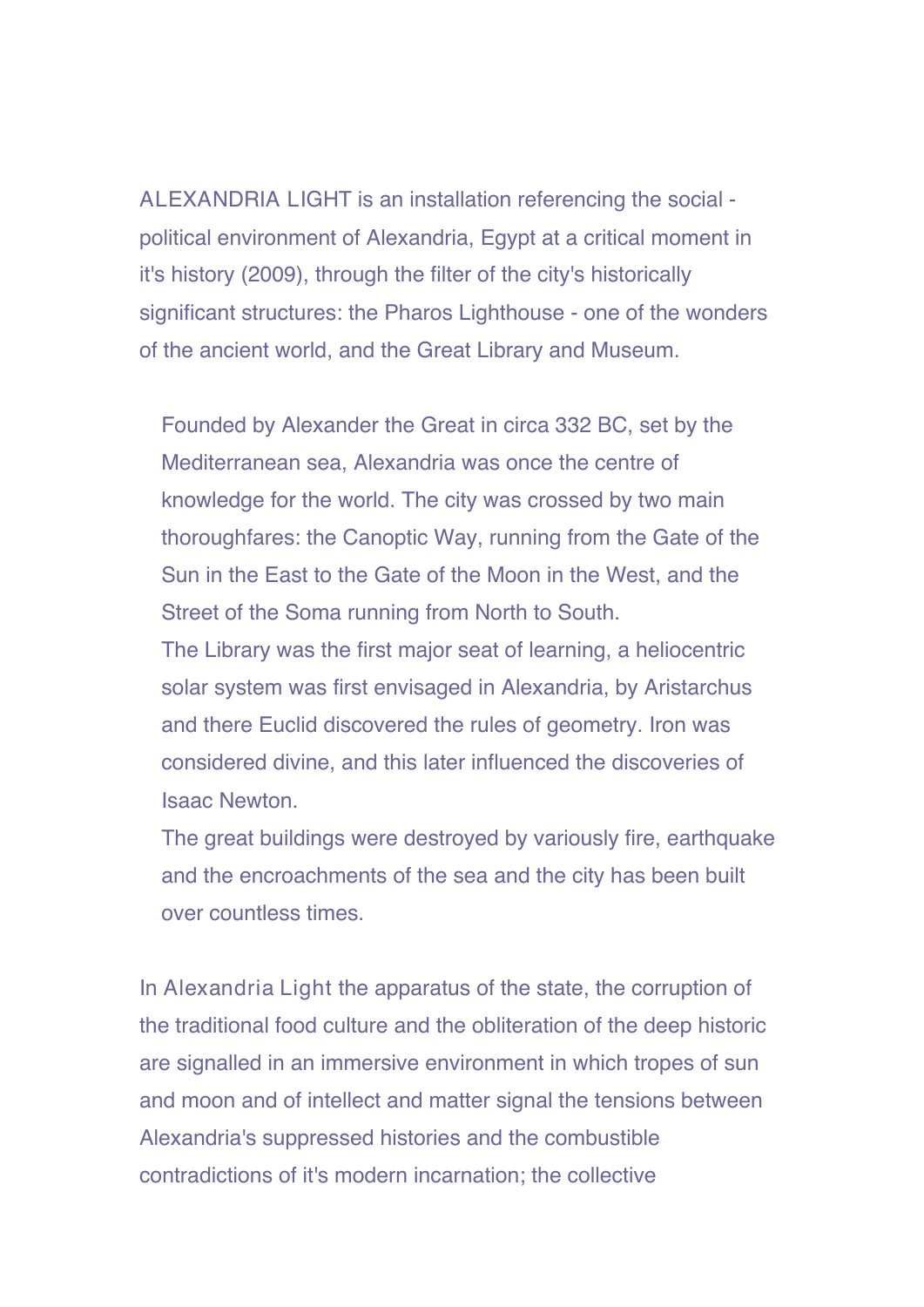unconscious and the urgency of the quotidian. Elements interplay formally and conceptually and from micro to macro within the installation.

Elements include wall mounted, floor based and free standing sculptures; a bookwork; a museum of artifacts and a triptych of paintings:

PHAROS : a freestanding wooden structure replicated from an improvised lighting stand I saw in Alexandria during my residency. It has the look of a gallows. An image of the original is included in the Artist Book Eskendereyya ( see below). The measurements, proportions and materials have been accurately replicated, identical lamps - new and old, were sourced, as were the lamp holders, nails etc. and the cables were twisted by hand. The light bulbs were lowered to human level and a metal sign dubbing the structure PHAROS was introduced.

The original Pharos Lighthouse was illuminated by the sun reflected in a system of mirrors by day, and at night by fires.

MUSEUM : A collection of found, made and altered objects, as an archaeological museum of Alexandria's unconscious history and it's current manifestation, and chiming with the other elements in the installation. Elements include:

'three spoons' - the intimacy and politics of food; the suppressed significance of the triple. The crossbar of an Ankh is implied by the installing of the spoons on a pencilled line.

'Blood tin': First aid; Alexandria / Egypt is hurting.

A wall mounted Label "of those fed in the museum" , is translated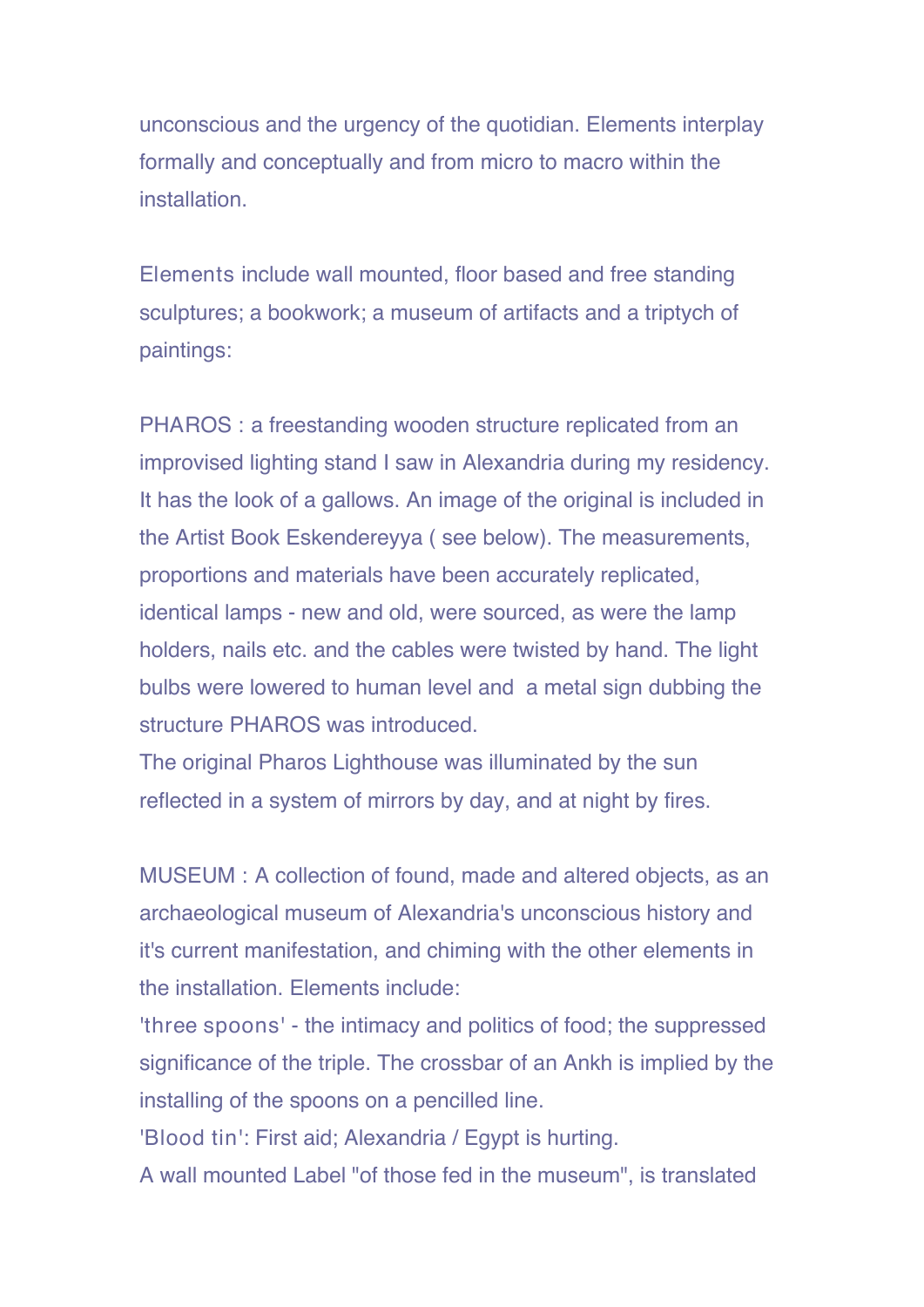from Strabo, the Greek historian, geographer and philosopher. As well as food for the mind, the great museum of Alexandria included a dining room for the philosophers who studied there.

ESKENDEREYYA: An Artist Bookwork comprising loose pages of Fabriano Artistico paper with inkjet and hand applied inks, in a drop spine box bound in black book-cloth and gilt blocked ESKENDEREYYA (vernacular Arabic: 'Alexandria'). Set on a custom made stand with a shelf for the cotton handling gloves.

The prints are photographic images of constructed set-ups and observed situations, each with a coloured circle: 'sun' or 'moon' as the enduring tropes of Alexandria's histories.

The texts are fragments from Shakespeare's Antony and Cleopatra set in Gill Sans 18pt.

A parallel artist bookwork is an open ended project in the Bibliotheca Alexandrina / the new Library of Alexandria, where Rose Frain was a resident artist in 2008.

THE SUN, THE MOON, THE LITTLE O THE EARTH : triptych of paintings

( o/o/c with iron filings)

The title is taken from Shakespeare's Antony and Cleopatra: " His face was as the heav'ns and therein stuck a sun and moon, which kept their course and lighted, the little o the earth."